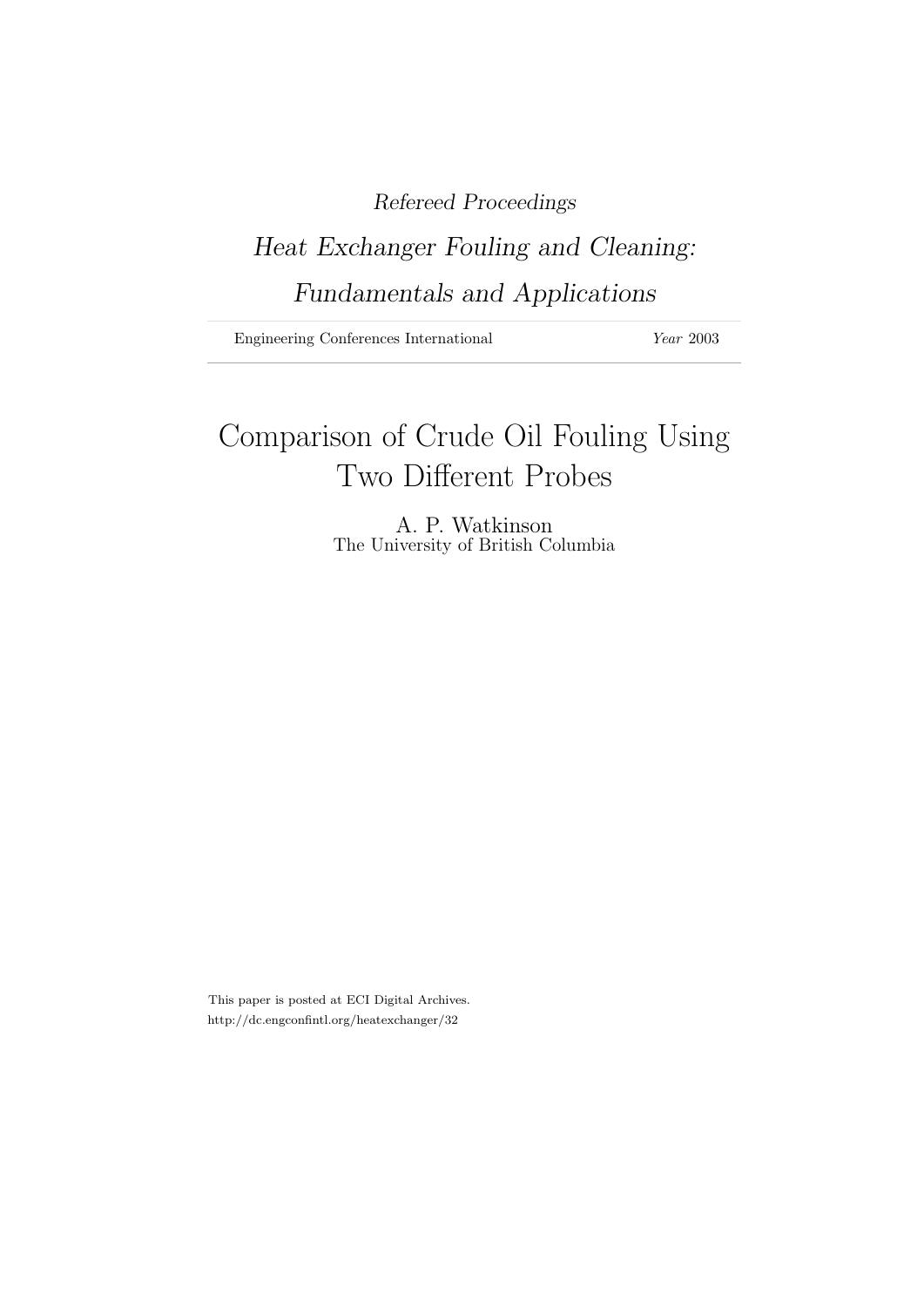# **COMPARISON OF CRUDE OIL FOULING USING TWO DIFFERENT PROBES**

# **A.P. Watkinson**

Department of Chemical and Biological Engineering The University of British Columbia, Vancouver, B.C. V6T 1Z4 Canada apw@chml.ubc.ca

#### **ABSTRACT**

A variety of different fouling rigs, each with its own advantages and disadvantages is available to assess crude oil fouling. In this research, fouling of three crude oils are compared, using two electrically heated annular probes with strikingly different modes of operation. The Hot Liquid Process Simulator (HLPS) was operated in singlepass mode, under creeping flow conditions for time durations of a few hours at constant surface temperature. The Portable Fouling Research Unit (PFRU) was operated at velocities a factor of 250 higher, and followed the fouling process over two or more days at constant heat flux, using re-circulation of the crude oil. It was of interest to determine whether the two devices led to the same relative ranking of extent or rate of fouling, and exhibited similar responses to changes in surface temperature.

Two conventional light crude oils, and a synthetic crude oil derived from heavy oil were tested at average surface temperatures in the range 225-380˚C, and bulk temperatures roughly 100˚C lower. With the low velocity probe, typical fouling resistances after four hours were over an order of magnitude higher than for the high velocity probe after 48 hours. Fouling rates were two orders of magnitude greater in the low velocity unit. Some differences in relative ranking of the fouling potentials for the three oils were noted.

# **INTRODUCTION**

The application of experimental laboratory results to process plant situations is one of many issues related to heat exchanger fouling which face researchers and process engineers. For the process engineer, uncertainties are involved in the interpretation of lab results taken at higher severity conditions in order to give accelerated fouling, and from re-circulating flows often in regimes different from those in the plant. For the researcher, issues related to choice of experimental test rig involve the lack of standard equipment; the convenience of handling small versus large quantities of fluids; pressure, temperature and velocity limitations in laboratory equipment; amount of deposits produced in different types of lab units, and the like.

While a number of reviews and books have covered advantages and disadvantages of various types of fouling rigs, the number of studies where direct comparisons have been made of fouling extent or rates from different types of test rig is limited. Fetissoff, et al. (1982), made comparisons of polystyrene fouling in viscous flow on a coiled wire UOP type probe, at identical heat flux and surface temperature to that in an annular probe (PFRU unit) in turbulent flow. Muller-Steinhagen et al. (1986) continued work using the same probes in particulate fouling. In both these cases, fouling rates were comparable on the coiled wire probe and in the annular probe.

Brons and Rudy (2002) describe the use of the Alcor Hot Liquid Process Simulator (HLPS) electrically heated annular unit to characterize fouling of seven different crude oils. The device was operated at fixed surface temperature with time, such that the amount of heat transferred to the liquid decreased as fouling took place. Among other factors, they demonstrated correlations between asphaltene solubility characteristics and the amount of fouling measured by the reduction in the rise in temperature of the oil in passing through the test unit. They concluded that the HLPS unit is capable of determining relative fouling rates among different crude oils.

As part of a study on fouling of Canadian crude oils (Srinivasan and Watkinson, 2003) using re-circulating flow in an HTRI-type PFRU probe, data were made available to the author from test work carried out using single pass flow through an Alcor HLPS device. Velocity was roughly a factor of 250 different, with the PFRU being operated at 0.75 m/s and the HLPS unit at 0.003 m/s. This provided an opportunity to compare fouling rates and the relative ranking of fouling potential of the three crude oils when measured using the two devices.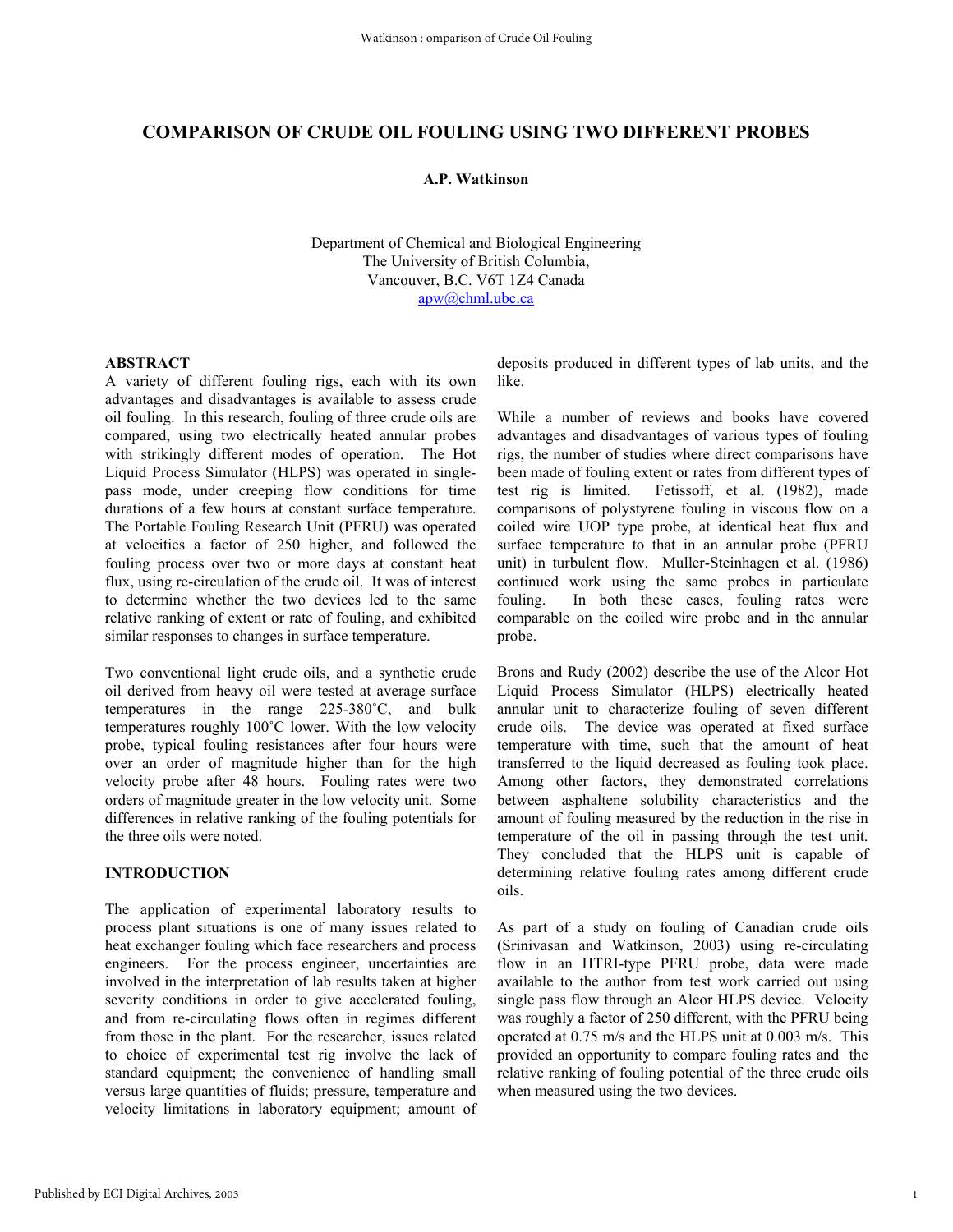# **EXPERIMENTAL MATERIALS, APPARATUS AND PROCEDURES**

Experiments were done using three crude oils, whose properties are given in Table 1. These were all sour crudes, with sulphur content ranging from 1.26 to 3.68 %. The heaviest crude oil had a viscosity at 25˚C over twelve times that of the lightest crude oil. The C7 asphaltene contents ranged from 2.1% to 8.6%. Table 2 compares the dimensions of the two fouling test probes, and some other operating parameters.

Table 1 Properties of Crude Oils Tested

| Oil                                                             | <b>LSB</b> | MDL   | <b>CLK</b> |
|-----------------------------------------------------------------|------------|-------|------------|
| kg/m <sup>3</sup><br>Density $(15^{\circ}C)$                    | 853.4      | 899.4 | 958.2      |
| Viscosity $(25^{\circ}C)$<br>$mPa-s$                            | 12.7       | 27.3  | 157.8      |
| Viscosity $(250^{\circ}C)^*$ mPa-s                              | 0.60       | 0.99  | 2.96       |
| C7 Asphaltenes ASTM                                             | 2.05       | 5.05  | 8.58       |
| D3279-97<br>$(wt\%)$                                            |            |       |            |
| Organic Sulphur (wt $\%$ )                                      | 1.26       | 2.46  | 3.68       |
| Centrifugal Solids                                              | < 0.025    | 0.1   | 0.35       |
| <b>BS&amp;W</b><br>$\left(\text{vol}\, \frac{\%}{\%}\right)$    |            |       |            |
| API Gravity at 15°C                                             | 34.3       | 25.8  | 16.2       |
| $\mathbf{a}$ and $\mathbf{a}$ and $\mathbf{a}$ and $\mathbf{a}$ |            |       |            |

\* estimated

Table 2 Comparison of Dimensions and Operating Parameters for Both Probes

| <b>Test Unit</b>         | PFRU          | HLPS          |
|--------------------------|---------------|---------------|
| <b>Heated Rod</b>        | 10.7          | 3             |
| Diameter<br>(mm)         |               |               |
| Heated Length<br>(mm)    | 102           | 60            |
| Annulus Outer            | 15.85         | 4             |
| Diameter<br>(mm)         |               |               |
| (MPa)<br>Pressure        | 1.2           | 4.2           |
| <b>Typical Heat Flow</b> | 1200          | 5             |
| (W)                      |               |               |
| <b>Typical Heat Flux</b> | 400           | 10            |
| (kW/m <sup>2</sup> )     |               |               |
| Flow Type                | Re-circulated | Single-pass   |
| Flow rate (mL/min)       | 4,830         | 1.0           |
| Bulk Velocity (m/s)      | 0.75          | 0.003         |
| Reynolds No. (at $T_f$ ) | 1100 - 5600   | $0.3 - 2$     |
| <b>Operating Mode</b>    | Constant heat | Constant wall |
|                          | flux          | temperature   |

Figure 1 shows sketches of both probes. The procedures used for the fouling experiments for the PFRU are described in the accompanying paper (Srinivasan and Watkinson, 2003). For the HLPS unit tests were done as follows. The flow, pressure and target surface

temperature were selected. Inlet temperatures were typically 74°C, whereas clean surface temperatures at a position of 38 mm into the heating section were set at either 250°C, or 370°C. Once the unit was started, inlet and outlet temperatures were recorded at three different times of 19 minutes, 124 minutes and 244 minutes. At each of these times, an axial profile of the surface temperature was also measured by moving the position of the wall thermocouple along the tube. The data at 19 minutes was taken to represent the clean condition. The unit was operated at a controlled wall temperature, hence as fouling occurred, the heat flow to the fluid decreased, resulting in a decrease in the outlet fluid temperature. A third set-point temperature of 400˚C was also investigated ; however in this case, the fluid had made one pass through the unit at a set-point temperature of  $250^{\circ}$ C, and then was used again with a set-point temperature of 400˚C. This was undertaken to better simulate a pre-heat exchanger train where oil is heated to ever rising temperatures through to the furnace inlet temperature.



Figure 1: Sketch of PFRU and HLPS Probes

# **RESULTS AND DISCUSSION**

In order to analyse the HLPS data, the axial temperature profiles were first plotted. Figures 2a-c show data for the three oils, at a set point of  $250^{\circ}$ C at  $z = 38$  mm, and Figures 3a-c show results at a set point of 370˚C. Surface temperatures increase with axial position, going through a sharp maximum at roughly 40 mm. For a uniform heat flux, and uniform film coefficient, one would expect the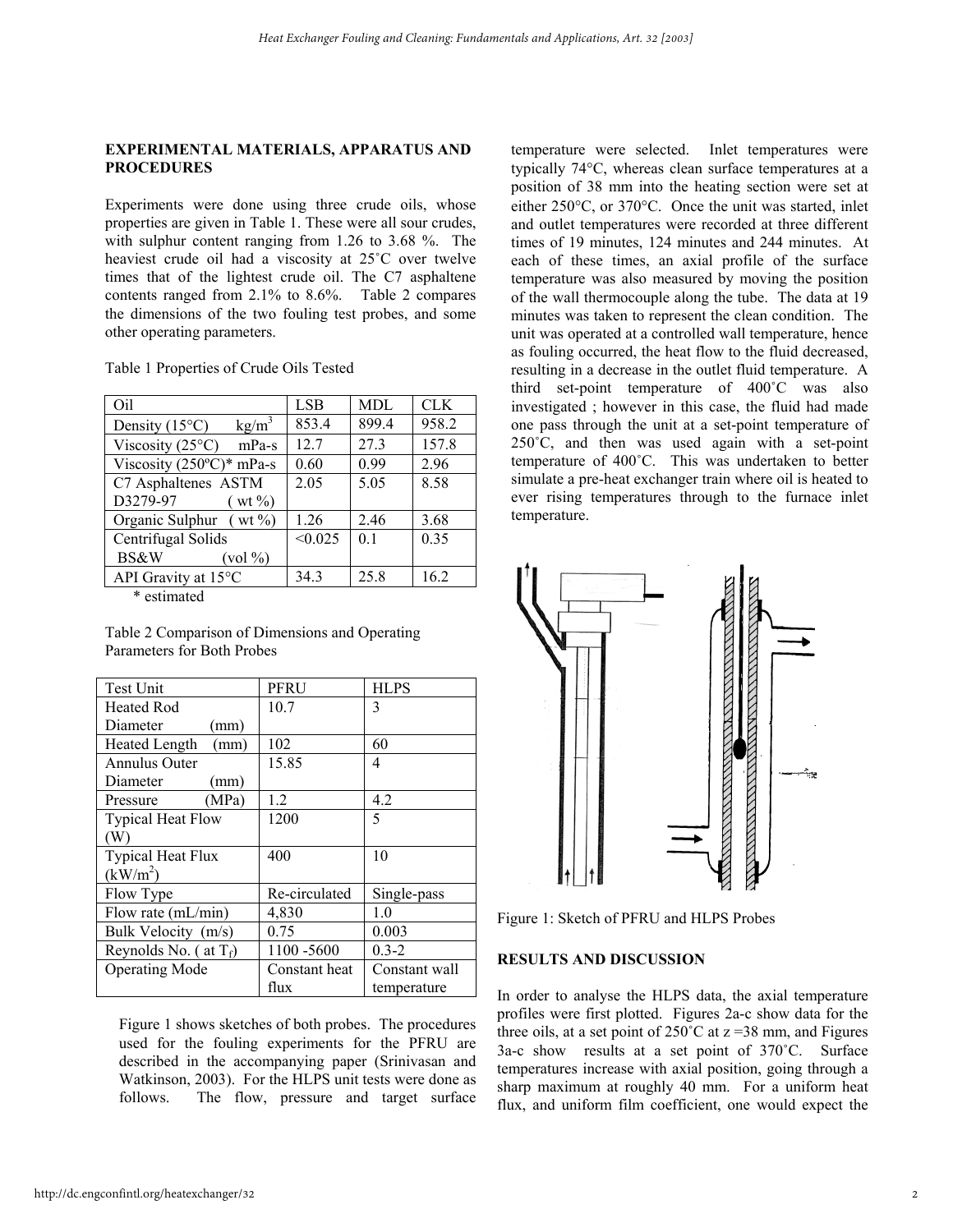$\Gamma$  (  $^{\circ}$  C)

surface and bulk axial temperature data to form straight parallel lines. To determine a heat transfer coefficient under clean or fouled conditions, an appropriate driving force must be defined. As seen in Figure 2, axial surface temperatures were recorded over thirteen positions from

 $z = 0$  to  $z = 60$  mm. For this work, the average temperature driving force was determined over the central nine axial positions

$$
-\Delta T_m = \sum_{i=3}^{11} [\ T_s(z)_i - T_b(z)_i ] / 9 \qquad (1)
$$







Figure 3 HLPS axial temperature profiles for a ) LSB, b) MDL and c) CLK oils at set-point temperature of 370˚ C at z=38 mm.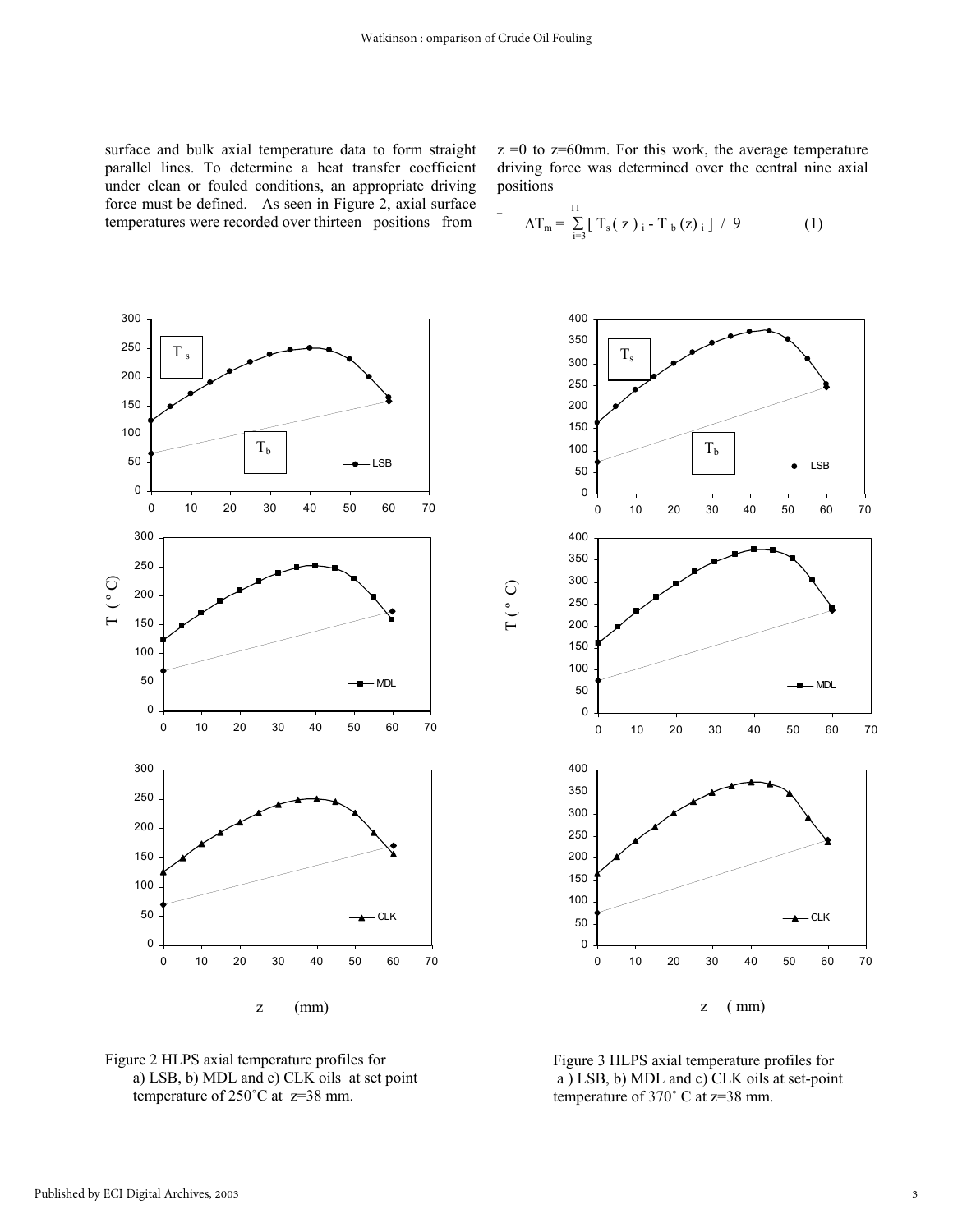Therefore the two end sections each of 10 mm in length were eliminated from the calculations. The bulk fluid temperature was assumed to increase linearly with position. The overall heat transfer coefficient was then determined using the sensible heat gain of the fluid:

$$
U(t) = mC_p(T_{b, z=50 \text{ mm}} - T_{b, z=10 \text{ mm}}) / A^* \Delta T_m
$$
 (2)  
The heat capacity for the oils was taken as

$$
C_p = 1.85 + 0.0037 * T_{bm} (°C)
$$
 (3)

Within the accuracy of the data, the surface temperatures did not change over the four hours of the experiment. The outlet bulk temperature declined by up to 15˚C in four hours as a result of fouling at a surface temperature of 326°C. The fouling resistance,  $R_f$  was calculated in the usual way, at time about 2 hours, and at about four hours:

$$
R_f = 1/U(t) - 1/U_0 \tag{4}
$$

Figure 4 shows the  $R_f$  versus time plots for the three oils, at the two values of the set-point surface temperatures with single-pass flow. At  $T_{\text{sm}} = 223^{\circ}$ C, fouling is evident after two hours for MDL and LSB, and for all three oils after 4 hours. While LSB and CLK showed minor increases in  $R_f$ after 2 hours, MDL showed a rapid increase. At  $T_{\rm sm}$  = 326˚C, all oils showed considerable fouling in 2 hours,



Figure 4 HLPS fouling resistance versus time plots for  $T_{\rm sm}$  = 223°C (solid symbols) and  $T_{\rm sm}$  = 326°C (open symbols)

and further increases by four hours. MDL appears to foul the most after four hours at both low and higher temperatures. After four hours, CLK and LSB appear to

foul to about the same extent, both at low and at high surface temperature, although the extent of fouling is markedly higher at the higher temperature. The fouling resistance values are very large, averaging about 2 m<sup>2</sup>K/kW at four hours for the higher surface temperature case. Assuming an average deposit thermal conductivity of 0.3 W/m K, this fouling resistance corresponds to a deposit thickness of 0.6 mm, which is essentially equal to half of the gap thickness in the annulus.

Figure 5 shows the data for the total fouling resistance with the  $400^{\circ}$ C set-point, given by the sum of extent of fouling at 250°C and at 400°C. Behaviour appeared very similar to that in single pass flow, and was subsequently treated in the same manner.



Figure 5 HLPS fouling resistance versus time after first pass flow at  $T_{\rm sm} = 223 \degree C$  and second pass at  $T_{\rm sm} = 345 -$ 360˚C

Average fouling rates and fouling activation energies were calculated for the HLPS probe, in order to make a comparison with data from the PFRU (Srinivasan and Watkinson, 2003). The average fouling rate was determined as the mean value of the rate over the first two hours, and that over the total four hour period. Rates were not constant with time in all cases (Figures 4, 5), nevertheless this procedure appeared to yield meaningful results, particularly for the higher temperature data sets.

Fouling activation energies determined for the three temperature conditions are reported in Table 3. Values of fouling activation energy ranged from 28 kJ/mol for MDL to 38 kJ/mol for CLK, based on either film or surface temperature. In the PFRU unit, the value for LSB oil based on standard film temperature was 66 kJ/mol. The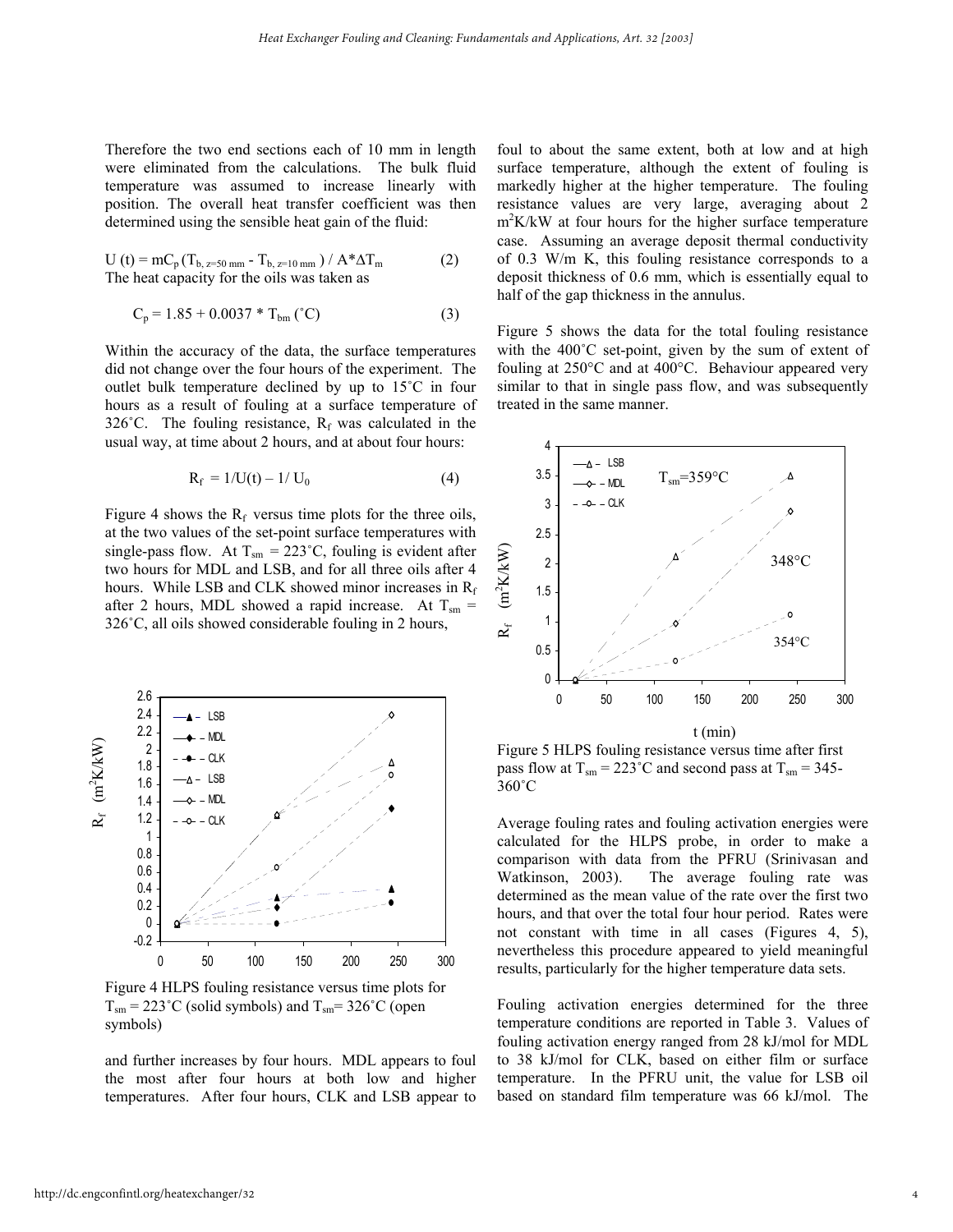fouling activation energy may reflect steps such as transport and adhesion as well as chemical reaction, and hence values for the two probes should not necessarily be the same. For the HLPS, values are significantly lower than for the PFRU.

Table 3 Fouling Rates and Activation Energy for the HLPS

| Oil        | $T_{38}$        | Avg.       | $T$ $_{\rm sm}$ | $T_B$           | $T_f$           | $E_f$ |
|------------|-----------------|------------|-----------------|-----------------|-----------------|-------|
|            |                 | Rate $104$ |                 |                 |                 | kJ/   |
|            | $\rm ^{\circ}C$ | $m^2K/kJ$  | $\rm ^{\circ}C$ | $\rm ^{\circ}C$ | $\rm ^{\circ}C$ | mol   |
| <b>CLK</b> | 250             | 0.16       | 223.6           | 120             | 171.8           |       |
|            | 370             | 1.0        | 326.4           | 157             | 241.7           | 38    |
|            | 400             | 0.84       | 353.7           | 193             | 273.4           |       |
| <b>LSB</b> | 250             | 0.35       | 223.6           | 112             | 167.8           |       |
|            | 370             | 1.5        | 326.6           | 160             | 243.3           | 36    |
|            | 400             | 2.4        | 359.4           | 185             | 272.2           |       |
| <b>MDL</b> | 250             | 0.6        | 222.8           | 120             | 171.4           |       |
|            | 370             | 1.7        | 325.1           | 155             | 240.0           | 28    |
|            | 400             | 2.2        | 347.6           | 185             | 266.3           |       |

#### **Magnitude of Fouling Rates**

Figure 6 makes some comparisons of fouling rates and conditions in the two experimental units. For the HLPS,

(Figure 6a) fouling rates were of the order of 160 to 2400  $E-07$  m<sup>2</sup>K/kJ, whereas for the PFRU, values were in the range 2 to 10 E-07  $m^2K/kJ$ , i.e. rates at a given film temperature were about 100-500 times larger in the HLPS, than in the PFRU. Bulk velocities were about 250 times higher in the PFRU. The product of velocity and fouling rate was essentially the same for both units. The flows in the two probes are in different regimes (Table 4). The PFRU was operated at Reynolds numbers of 1400 for CLK, and below 6000 for both MDL and LSB. For the HLPS, Reynolds numbers were of the order of unity. Epstein (1983) indicated that with surface reaction control for an n-th order irreversible reaction in hydrodynamically developed laminar flow, the fouling rate should be inversely proportional to bulk velocity. Deposit analyses given in Srinivasan and Watkinson (2003) do suggest chemical reaction fouling. The relative fouling rates for the two probes can possibly be rationalized on this basis, although the flow conditions in the PFRU may not meet the above condition. Reynolds numbers based on average bulk temperature are considerably lower than those in Table 4. Calculations show that the HLPS was operating in flow dominated by laminar free convection, with  $Gr/Re^2$ of the order of 80 whereas for the PFRU, this ratio was of the order of  $10^{-4}$ . The PFRU has a clean heat transfer coefficient some 40-60 times that of the HLPS.

| Unit        | Oil | $T_{f,0}$<br>$\rm ^{\circ}C$ | 10 <sup>7</sup><br>Rate<br>$m^2K/kJ$ | $U_0$<br>$kW/m^2K$ | Re<br>(at)<br>$T_f$ ) | Gr   |
|-------------|-----|------------------------------|--------------------------------------|--------------------|-----------------------|------|
| <b>HLPS</b> | LSB | 243                          | 1500                                 | 0.074              | 2.0                   | 336  |
|             | MDL | 240                          | 1660                                 | 0.068              | 1.2                   | 109  |
|             | CLK | 242                          | 1000                                 | 0.070              | 0.34                  | 9.3  |
| <b>PFRU</b> | LSB | 310                          | 4                                    | 4.6                | 5600                  | 7320 |
|             | MDL | 310                          | 4.5                                  | 4.6                | 3700                  | 3060 |
|             | CLK | 310                          | 9                                    | 3.1                | 1400                  | 420  |

Table 4 Comparisons of Rates and Operating Parameters

# **Ranking of Oils in Terms of Fouling**

Figure 6a, indicates that when using the HLPS probe, fouling rates of the lighter two oils MDL and LSB are about the same, except at low temperature, where MDL may be higher. Figure 6b which shows data for the PFRU all taken at a fixed velocity, also shows that MDL and LSB fouling rates are about the same, except possibly at very low temperatures, where fouling rate with MDL may be higher. Hence the two fouling probes show the same relative ranking of the two lighter oils. Using the PFRU, at  $1.68 \le 1000/T_f$  (K)  $\le 1.8$ , the fouling rate of CLK is roughly constant, and with the HLPS the same constancy of fouling rate with temperature is found over the range 1.8  $< 1000/T_f < 2.0$ . However, for the PFRU at the conditions used, the fouling rate of CLK is higher than LSB and MDL. This may be related to the fact that the less viscous oils are both in the transition-turbulent regime, whereas CLK is in the viscous regime (Re~1500). For the HLPS unit, where all three fluids are in the same regime, the fouling rate of CLK is below that of LSB and MDL for two of the three tests. This is somewhat surprising, as the BS&W levels for CLK are higher than for the other two oils (Table 1). Additional experiments are needed to clarify the reasons for these differences.



a) HLPS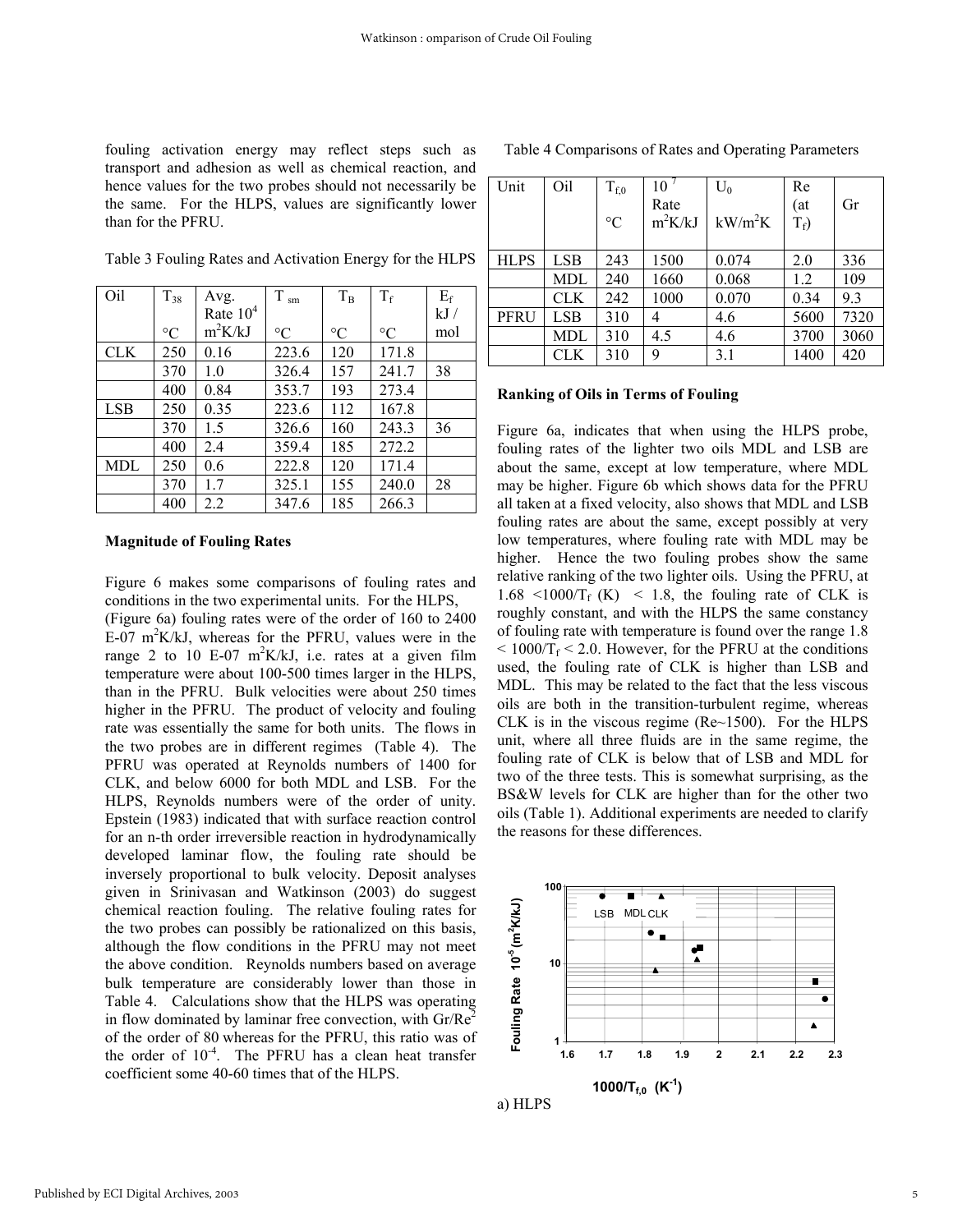

Figure 6 Fouling Arrhenius Plot based on Film Temperatures for Activation Energy using a) HLPS and b) PFRU

## **CONCLUSIONS**

Fouling of three crude oils was compared in two annular probes. Re-circulating flow over 48 hours at Reynolds numbers of about 1500-6000 was used in the PFRU, whereas single pass creeping flow (Re  $\sim$ 1) was used in the HLPS over fouling periods of 4 hours.

At similar film temperatures, fouling rates were roughly a factor of 250 –500 higher in the HLPS, where the velocity was about 250 times lower and heat transfer appeared to be dominated by natural convection. These findings are consistent with chemical reaction fouling in laminar flow.

The two less viscous oils had fouling rates similar to each other in both units. At fixed velocity, the most viscous oil showed higher fouling rates than the other oils in the PFRU, and lower fouling rates in the HLPS.

Further research is needed to clarify the comparisons of fouling rates under these two markedly different operating regimes.

## **ACKNOWLEDGEMENTS**

Ongoing financial support was provided by the Natural Sciences and Engineering Research Council of Canada. Data and oil samples were provided by W. Power of Shell Canada Ltd.

#### **NOMENCLATURE**

| surface area for heat transfer      |   | m <sup>2</sup>                         |
|-------------------------------------|---|----------------------------------------|
| heat capacity of fluid              |   | $kJ/kg-K$                              |
| fouling activation energy           |   | kJ/mol                                 |
| mass flowrate of oil                |   | kg/s                                   |
| fouling resistance                  |   | $m^2K/kW$                              |
| time                                | S |                                        |
| bulk fluid temperature              | K |                                        |
| film temperature                    |   | K                                      |
| mean temperature difference         |   | K                                      |
| surface temperature                 |   | K                                      |
|                                     |   |                                        |
| heat transfer coefficient           |   | $kW/m^2K$                              |
| axial position along heated surface |   | m                                      |
|                                     |   | set point temperature at $z = 38$ mm K |

Dimensionless Groups

- Gr Grashof number based on equivalent diameter
- Pr Prandtl number based on film temperature
- Re Reynolds number based on film temperature and equivalent diameter

## Acronyms

| <b>BSW</b>  | Bottom sediment and water            |
|-------------|--------------------------------------|
| CLK.        | Cold Lake crude oil                  |
| <b>HLPS</b> | Hot liquid process simulator probe   |
| LSB         | Light Sour blend crude oil           |
| MDL         | Midale crude oil                     |
| PFRU        | Portable fouling research unit probe |

Subscripts

- bm Mean bulk value
- 0 Clean conditions, at time zero
- sm Mean surface value

#### **REFERENCES**

Brons, G. and T.M. Rudy "Fouling of Whole Crude Oils on Heated Surfaces" in Heat Exchanger Fouling-Fundamental Approaches and Technical Solutions, H. Muller-Steinhagen (Ed.), Publico Publications, Essen Germany 2002, pp 249-257.

Epstein, N. " Fouling Models-Laminar Flow" in Low Reynolds Number Flow Heat Exchangers, Kakac, Shah and Bergles (Eds.), Hemisphere Publ. Co. 1983, pp 965- 971.

Fetissoff, P., A.P. Watkinson and N. Epstein " Comparison of Two Heat Transfer Fouling Probes" Proc.  $7<sup>th</sup>$  Int'l Heat Transfer Conf., Munich Vol. 6, pp391-396, Paper IH-7, Hemisphere Publ. Co. (1982).